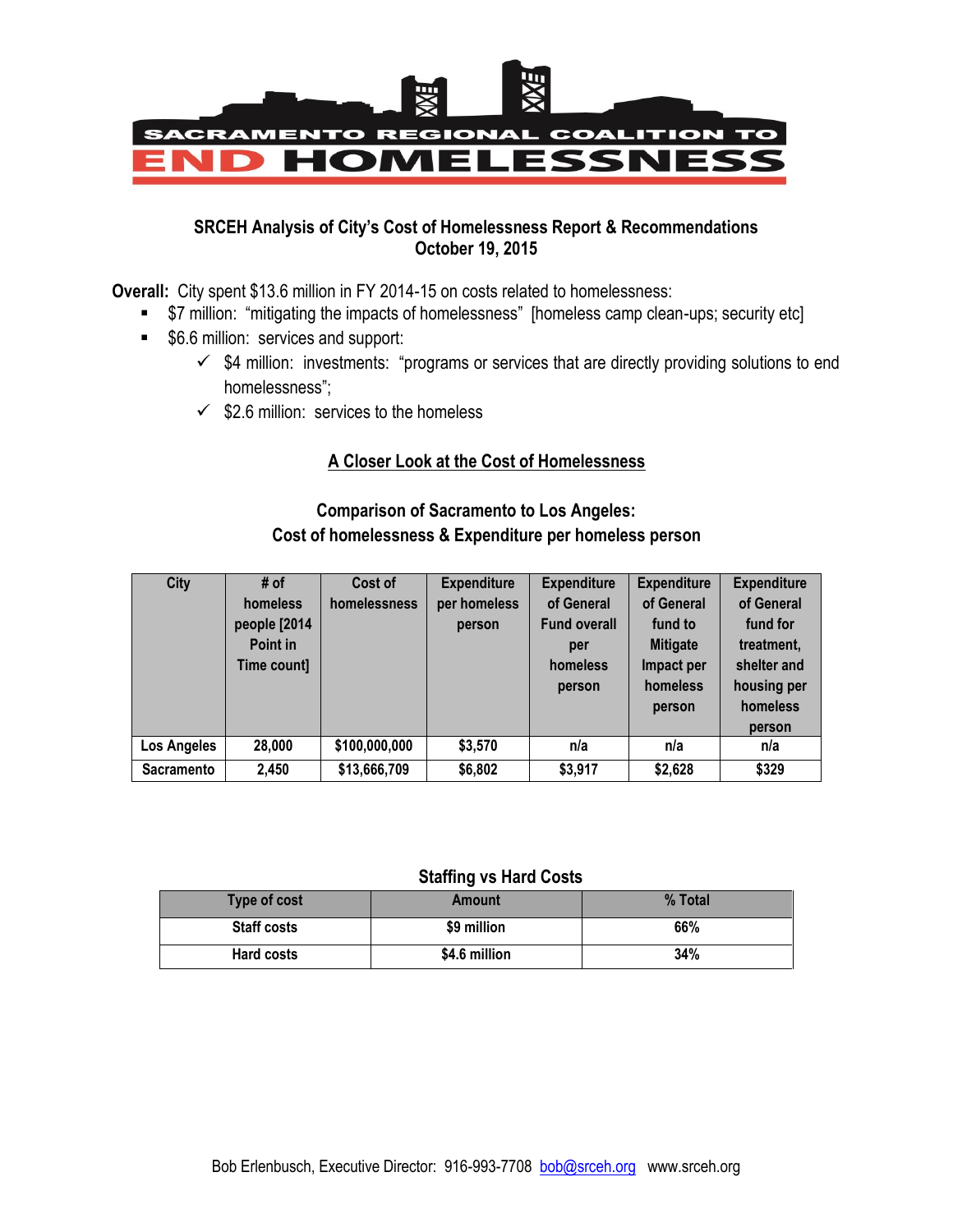| Type of cost      | <b>Amount</b> | <b>General Fund</b> |         | Cost: Impact, Service or |                |            | %            |
|-------------------|---------------|---------------------|---------|--------------------------|----------------|------------|--------------|
|                   |               |                     |         | <b>Investment [Inv]</b>  |                |            | <b>Total</b> |
|                   |               | <b>Amount</b>       | % total | Impact                   | <b>Service</b> | Inv.       |              |
| <b>Bathroom</b>   | \$349,157     | \$339,245           | 97.1%   | 100%                     |                |            | 2.9%         |
| related           |               |                     |         |                          |                |            |              |
| Trash             | \$127,628     | \$75,392            | 59%     | 100%                     |                |            | 1%           |
| <b>Homeless</b>   | \$232,617     | \$144,705           | 62%     | 100%                     |                |            | 2%           |
| Camp              |               |                     |         |                          |                |            |              |
| Cleanup           |               |                     |         |                          |                |            |              |
| <b>Security</b>   | \$552,754     | \$444,454           | 80%     | 100%                     |                |            | 4.7%         |
| <b>Subtotal</b>   | \$1,262,156   | \$1,003,796         | 79.5%   | 100%                     |                |            | 10.6%        |
| <b>Treatment</b>  | \$828,351     | \$708,351           | 85.5%   |                          |                | 100%       | 7%           |
| <b>Shelter</b>    | \$610,000     | \$100,000           | 16.4%   |                          |                | 100%       | 5.1%         |
| <b>Housing</b>    | \$1,335,849   | 0                   | $0\%$   |                          |                | 100%       | 11.3%        |
| <b>Subtotal</b>   | \$2,774,200   | \$808,351           | 29.1%   |                          |                | 100%       | 23.4%        |
| Fire              | \$4,956,636   | \$4,956,636         | 100%    | 47.9%                    | 52.1%          |            | 41.9%        |
| <b>Department</b> |               |                     |         | [\$2.37m]                | \$2.58m]       |            |              |
| <b>Police</b>     | \$2,828,391   | \$2,828,391         | 100%    | 99.3%                    |                | .07%       | 23.9%        |
| <b>Department</b> |               |                     |         | [\$2.8m]                 |                | [\$19,151] |              |
| <b>Subtotal</b>   | \$7,785,027   | \$7,785,027         | 100%    | 66.5%                    | 33.2%          | .03%       | 65.8%        |
|                   |               |                     |         | [\$5.2m]                 | [\$2.58m]      | [\$19,151] |              |
| <b>Total</b>      | \$11,821,383  | \$9,597,174         | 81.2%   | 54.5%                    | 21.9%          | 23.6%      | 100%         |
|                   |               |                     |         | [\$6.44m]                | $[ $2.58m]$    | [\$2.8m]   |              |

**Type of Costs:** *[Note: \$11,821,383 total is 87% of \$13.6m total]*

**Costs that SRCEH feels are not Direct Investments:** "programs or services that are directly providing solutions to end homelessness" [note: definition in city report]. These indirect costs generally fall into administrative costs for programs.

| Program                     | <b>Amount</b> | % Total |  |  |  |
|-----------------------------|---------------|---------|--|--|--|
| Community meetings          | \$10,750      | 3%      |  |  |  |
| Homeless Count              | \$25,000      | 6.9%    |  |  |  |
| <b>Administration: City</b> | \$137,715     | 37.8%   |  |  |  |
| Administration: SSF         | \$171,894     | 47.1%   |  |  |  |
| <b>SPD Vehicle</b>          | \$19,151      | 5.2%    |  |  |  |
| Total                       | \$364,510     | 100%    |  |  |  |

### **Indirect rather than Direct Investments**

**Direct Investments: 26% of total costs are direct investments**– subtracting indirect from the reports total of 29%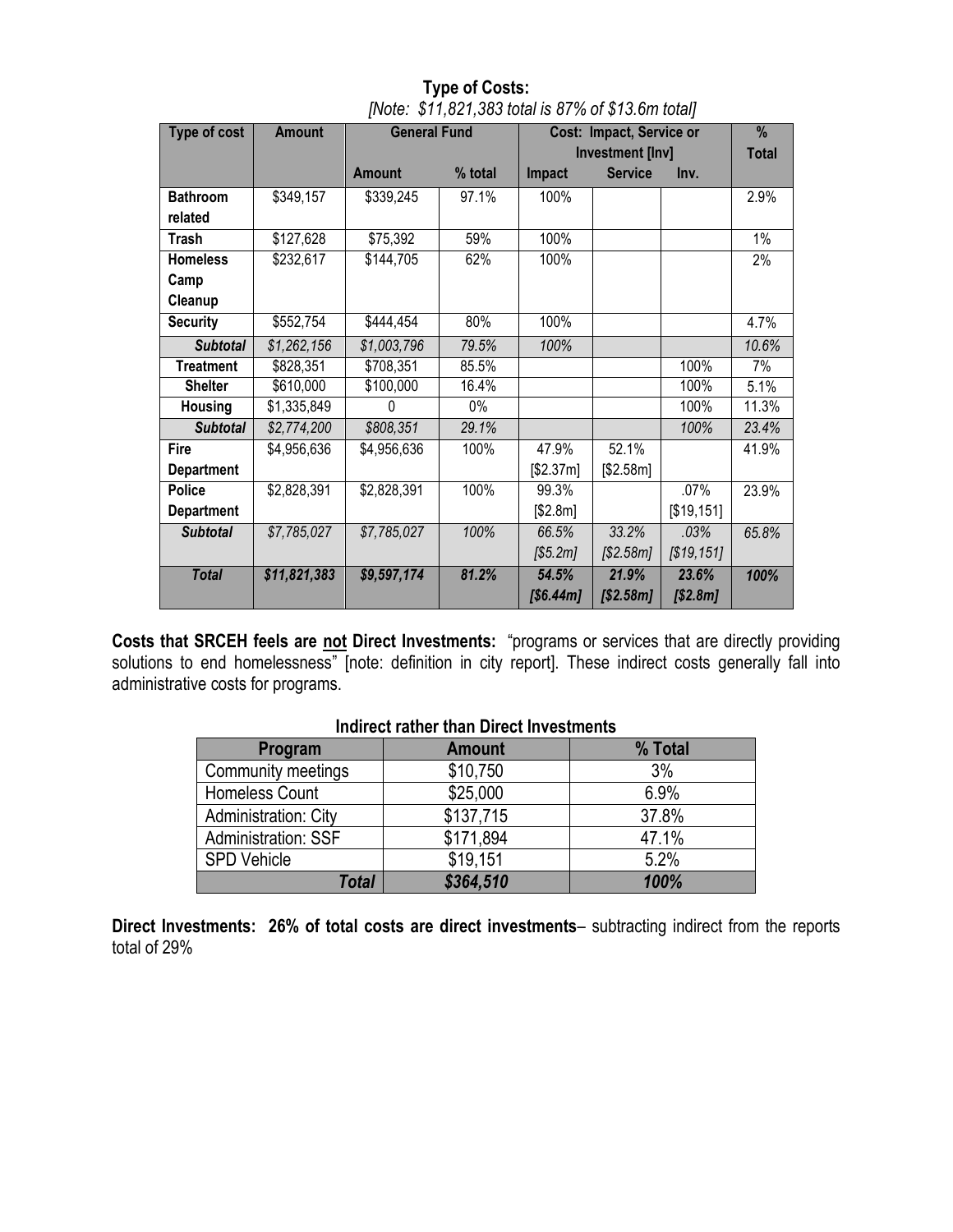## **Summary:**

- \$7m or 50% of the costs of homelessness goes to "mitigating the impacts of homelessness" with 75% of that being either the Fire Department [\$2.3m] & Police Department [\$2.8m];
- City invests only \$808,351 of general funds, or 5.9% of the \$13.6m total, on mental health and drug treatment services [85.6% of total investment]; \$100,000 on shelter [16.4% of total investments] and \$0.00 on affordable housing;
- City spends 2.5 times the amount on mitigating the impacts of homelessness [\$6.44m] [[bathroom related; trash; cleanup; security; fire and police departments] than on services to the homeless [\$2.58m] – 100% of these services provided by the Fire Department [ambulance etc];
- Overall the City spends 2.3 times the amount on mitigating the impacts of homelessness \$6.44 million -] than on treatment, shelter and affordable housing - \$2.77 million;
- General funds the City spends 10.2 times the amount on mitigating the impacts of homelessness - \$8.23 million – than on treatment and shelter \$808,351 and zero general fund on affordable housing;
- City spends 10 times the amount of general funds on bathroom related issues; trash removal, homeless camp clean up and security  $\lceil \frac{6}{1m} \rceil$  compared to emergency shelter  $\lceil \frac{6}{3} \rceil 00,000 \rceil$ :
	- $\checkmark$  1.5 times the amount on homeless camp cleanup compared to emergency shelter
	- $\checkmark$  3.3 times the amount on bathroom related issues compared to emergency shelter
	- $\checkmark$  4.4 times the amount on security compared to emergency shelter
- Sacramento spends 8 times as much mitigating the impacts of homelessness per homeless person as on treatment, shelter and housing per homeless person

# **Recommendations**

**Goal:** The goal of these recommendations is to lower the City's costs of "mitigating the impacts of homelessness" which would then free up funds to invest in solutions that end and prevent homelessness, including mental health and drug treatment options; emergency shelter and a transitional community in the short-term and ultimately affordable housing.

# **1. Moratorium on the City Anti-Camping Ordinance**

# **2. Shelter & Transitional Community:**

- **A. Camping Safe Zones:** Create a Camping Safe Zone Pilot project that would provide homeless people, who have no alternative but to camp outside, a safe zone to camp-- include trash bins, port-a-potties, drinking water, cooking pits etc.
- **B. Expand funding for Year Round Shelter:** Redirect some "mitigating impact funds" to expand winter shelter to be year round and are accessible to adults, families and youth. Remove barriers to shelter including barriers currently faced by homeless families and homeless people with pets
- **C. First Steps Community:** City help site and fund First Steps Community and make available to both homeless adults and homeless youth